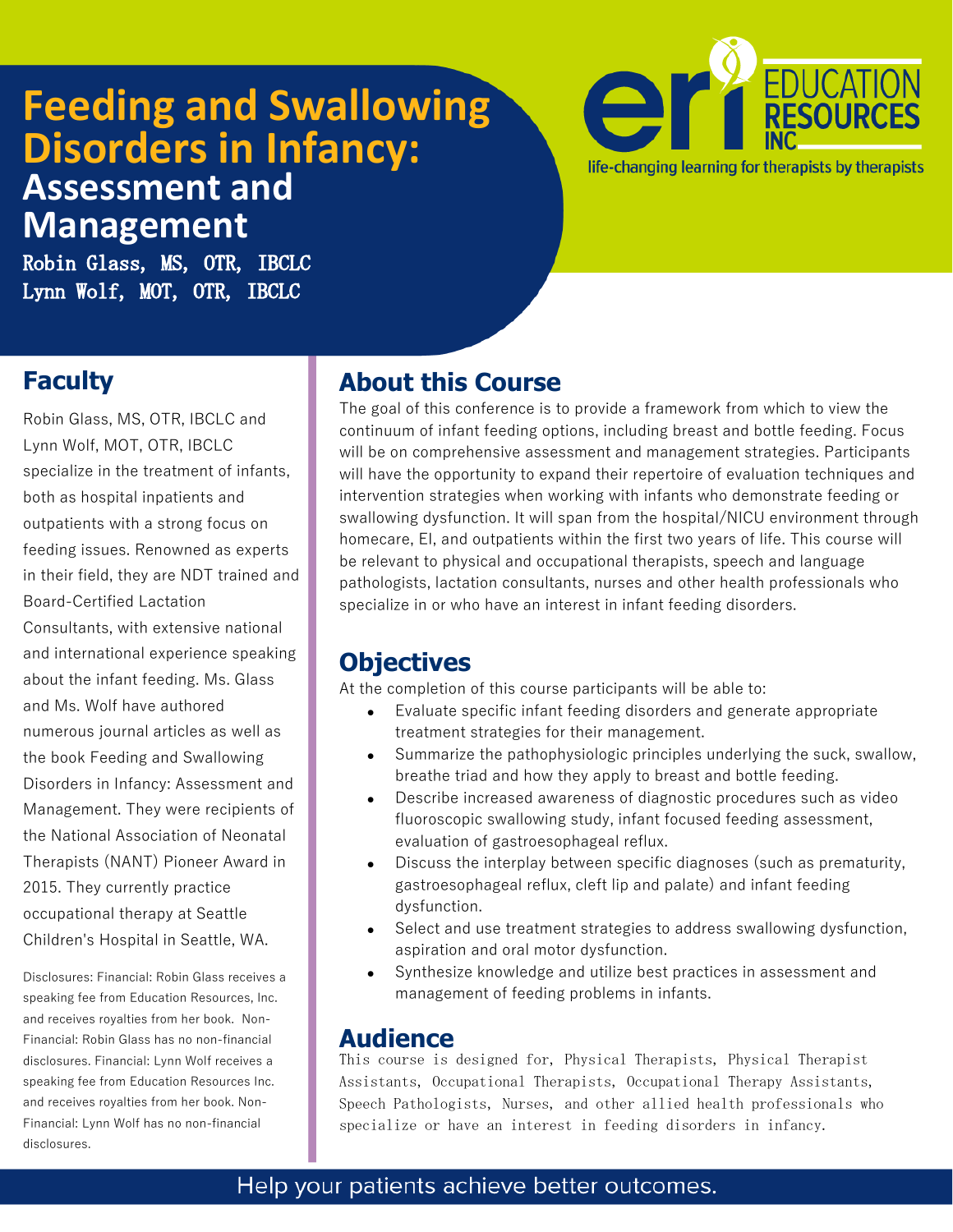

### **Schedule – Day 1**

| 9:40-10:00    | Webinar Registration/Zoom Course Opens                                                                                                            |
|---------------|---------------------------------------------------------------------------------------------------------------------------------------------------|
| 10:00-11:50   | Foundations of infant feeding skills:<br>Sucking<br>Swallowing                                                                                    |
| 11:50-12:05   | <b>Break</b>                                                                                                                                      |
| 12:05-1:25    | Foundations of infant feeding skills (cont.):<br><b>Breathing and Respiratory Function</b><br>Coordination of Sucking<br>Swallowing and Breathing |
| 1:25-1:55     | Lunch (on your own)                                                                                                                               |
| 1:55-2:25     | Clinical Feeding Evaluation of Infants                                                                                                            |
| $2:25 - 2:40$ | <b>Break</b>                                                                                                                                      |
| $2:40-4:40$   | Instrumental Evaluation of swallowing<br>function                                                                                                 |
| 4:40-6:00     | Gastroesophageal Reflux                                                                                                                           |

### **Online Courses**

We've infused the excitement and clinical relevance of our live courses into online courses. Take online courses at your convenience:

> **Therapies in the School Series Pediatric Toe Walking Series Acute Care Series**

Courses include downloadable handouts and access for an entire year.

Visit www.educationresourcesinc.com

# **Schedule – Day 2**

| 9:40-10:00  | Webinar Registration/Zoom Course Opens                                                                  |  |  |
|-------------|---------------------------------------------------------------------------------------------------------|--|--|
| 10:00-11:00 | <b>Treatment Strategies: Breastfeeding Issues</b>                                                       |  |  |
| 11:00-12:00 | Treatment Strategies: Respiration and Flow<br>Considerations                                            |  |  |
| 12:00-12:15 | <b>Break</b>                                                                                            |  |  |
| 12:15-1:00  | Respiratory and Flow (cont.)                                                                            |  |  |
| 1:00-1:30   | Lunch (on your own)                                                                                     |  |  |
| 1:30-2:45   | Treatment Strategies: Down Syndrome                                                                     |  |  |
| $2:45-3:45$ | <b>Treatment Strategies: Transition from Tube</b><br>to Oral Feeding                                    |  |  |
| 3:45-4:00   | <b>Break</b>                                                                                            |  |  |
| 4:00-6:00   | Application/Discussion of Principals for<br>Assessment and Management of Feeding<br>Problems in Infants |  |  |

"This course was one of the most comprehensive infant feeding courses I have ever taken. The presenters were knowledgeable and provided a wealth of new information, which I find is difficult to do considering the number of infant feeding courses I have taken thus far. Additionally, I fully appreciated having an OT perspective to infant feeding as it was very neurologically and "whole child" based.

-K. Krauss, OT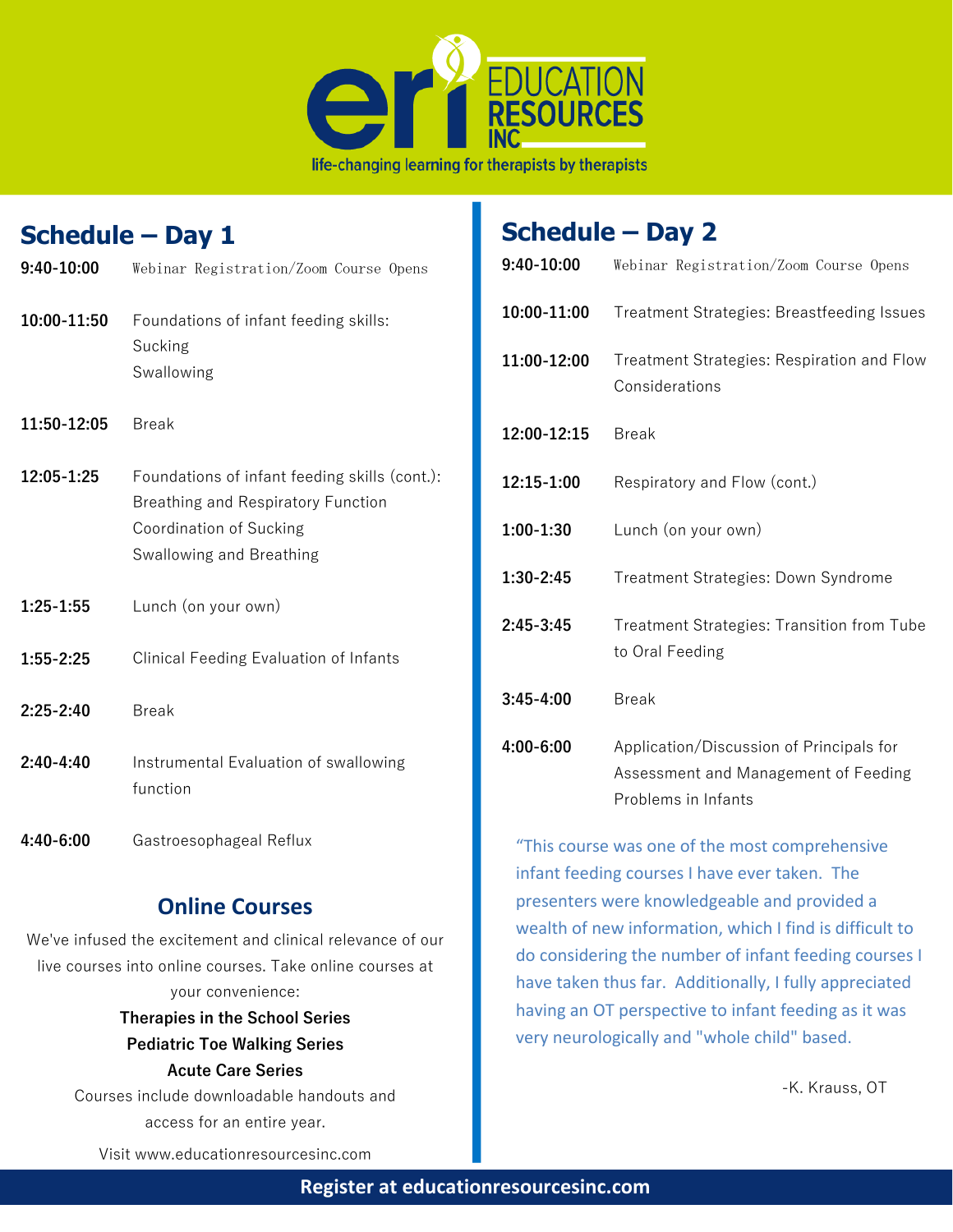

life-changing learning for therapists by therapists

# **ERI: Lifechanging learning**

You love what you do. Our courses remind you why. As a therapist, you change lives every day – and have your life changed in return. ERI is life-changing learning, for therapists by therapists.

# **The ERI Advantage:**

• Techniques you'll use the next day

- Peers who share your passion
- Renowned faculty
- Evidence-based courses that improve outcomes

• 30 years of life-changing learning

### **Specialty Tracks throughout the lifespan – Neonatal, Pediatric, Adult, Geriatric**

Each ERI specialty track is designed to make the most of your continuing education time, budget, and goals. Start your search with us, and plan every course you'll take in 2021.

Visit educationresourcesinc.com for all of vour 2021 courses.

### **ERI Rewards Your ERI experience is more rewarding than ever.**

- First Course Discount
- Group Discounts
- \$100 off your 4th Multi-day Course

apply. Visit our website for details and

• And more

**Credits**<br>This course meets the criteria for 14 contact hours (1.4) CEUs, Intermediate Level. Most Physical Therapy State Boards accept webinars as a live offering. Please check with your state board to confirm.

Application has been made to the **NJ** Board of Physical Therapy Examiners. Application has been made to the **FL** Physical Therapy Association for 16.5 continuing education contact hours. Approved sponsor by the State of **IL** Department of Financial and Professional Regulation for Physical Therapy for 16.5 contact hours. Approved provider by the **NY** State Board of Physical Therapy for 16.8 contact hours (1.68 CEUs).

Education Resources, Inc. is an approved provider for Physical Therapy CEUs in the following states: **CA, KY,** and **TX**.

The following state boards of physical therapy accept other states' approval: **AK, AR, AZ, DC, DE, GA, HI, ID, IN, KS, MI, MO, MS, NC, OR, PA, RI, SC, UT, VA, VT, WI, WY.** 

The following state boards of physical therapy either do not require course pre-approval or do not require CEUs for re-licensure: **AL, CO, CT, IA, MA, ME, MT, NE, ND, NH, SD, WA.**<br> **CH, NZ** 



Approved provider of continuing education by the American Occupational Therapy Association #3043, for 14 contact hours - Intermediate Level Occupational Therapy Process:

assessment, intervention. The assignment of AOTA CEUs does not imply endorsement of

specific course content, products, or clinical procedures by AOTA.

Approved provider of the **FL** Board of Occupational Therapy-CE Broker – 16.5 hrs.

This course meets the approval of the **TX** Board of OT Examiners.



Education Resources, Inc is approved by the Continuing Education Board of the American Speech-Language-Hearing Association (ASHA) to provide continuing education activities in speech-language pathology and audiology. See course information for number of ASHA CEUs, instructional level and content area. ASHA CE Provider approval does not imply endorsement of course content, specific products or clinical procedures.

This course is offered for up to 1.4 ASHA CEUs (Intermediate level, Professional area). This program has been submitted for approval of 14 clock hours of continuing education credit by the **TX** Speech Language-Hearing-Association (TSHA). TSHA approval does not imply endorsement of course content, specific products or clinical procedures NBCOT professional development provider – 1.4 PDUs

14 hours of this course qualify towards the discipline-specific hours for the 20-hour requirement for NDTA re-certification. They do NOT qualify towards the 8-hour NDTA Instructor requirement for re-certification.

This course meets the criteria for 14 hours that can be applied toward the Neonatal Therapy National Certification

Please contact us with any special needs requests: info@educationresourcesinc.com or 508-359-6533

### **Webinar Dates and Times – 2021 February 26 and 27, 2021**

9:40 am EST • 8:40 am CST • 7:40 am MST • 6:40 am PST (US)

Registration is for all sessions. Zoom log-in instructions and course materials will be emailed/added to your ERI account 5-7 days prior to the first date of the Webinar.

### **Register at educationresourcesinc.com**